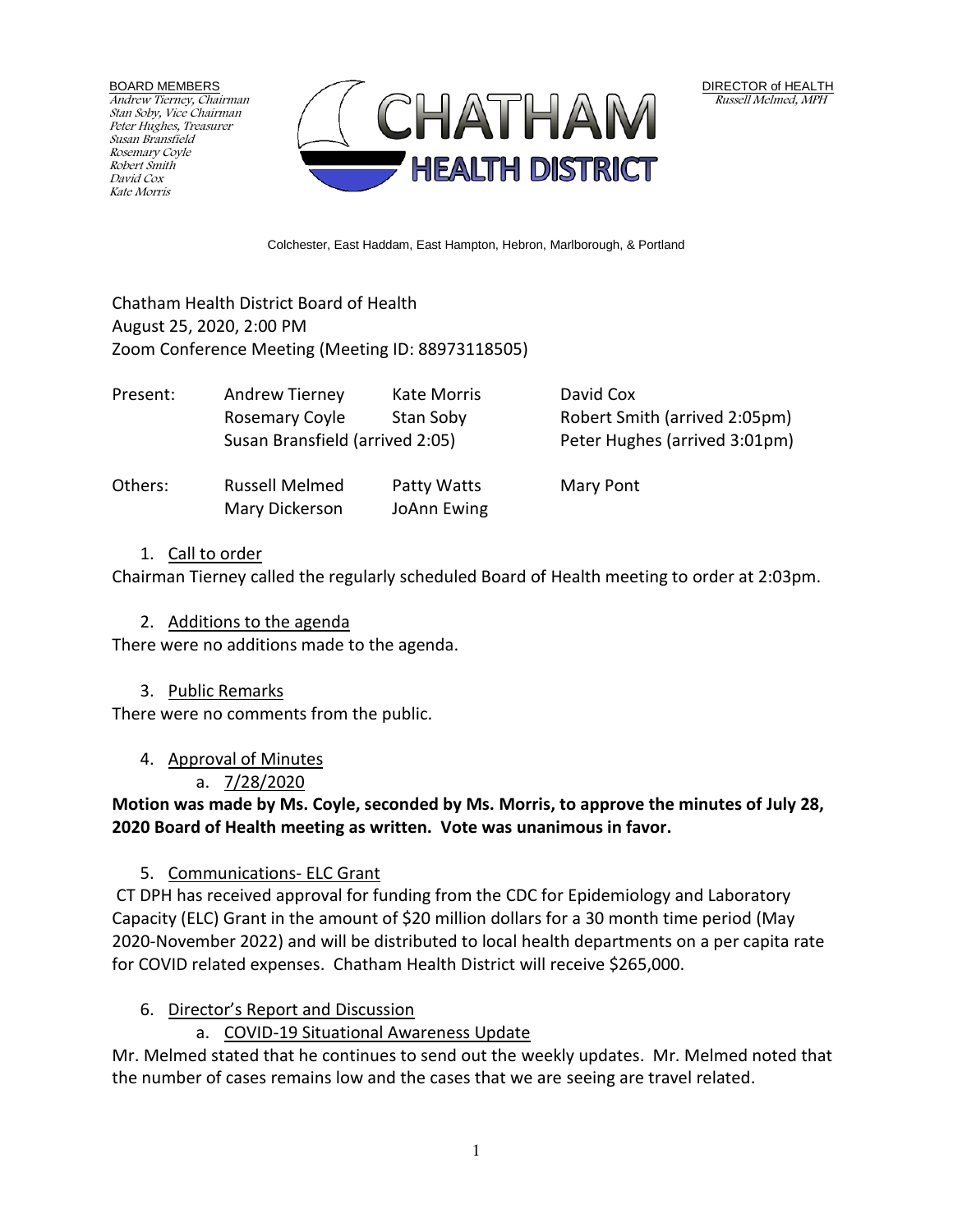# b. Contact Tracing

Mr. Melmed stated that Vickie Han continues to contact tracing. Mr. Melmed noted that with the lower number of cases contract tracing has become more manageable and has allowed Ms. Han to do some work in the health education and community health areas.

## c. PPE Distribution

PPE distribution from the State has ceased. Mr. Melmed stated that we do have some supplies still available to our primary care offices, dentist, etc.

### d. COVID-19 Reopening Team

Mr. Melmed stated that the reopening team has been very active especially pertaining to school reopening.

## e. COVID-19 Sector Rule Enforcement

Mr. Melmed stated that we continue to receive many calls regarding businesses not following the rules set by the Department of Economic and Community Development. There is some confusion as to which entity is responsible for enforcing certain rules and there is also confusion on behalf of business as to the understanding of rules. Staff has been spending a lot of time trying to answer questions from both the public and businesses regarding this rules as well as travel quarantine. Brief discussion was held regarding the recent executive order requiring the wearing of masks in public unless you have a note from a licensed medical physician.

## f. Environmental Health

Mr. Melmed stated that the environmental health staff continues to be very busy with land use as well as enforcement of sector rules.

# g. Community Health

Vickie Han is currently conducting a virtual chronic disease management program as one of the required deliverables under our Block Grant. Mr. Melmed has also done a few virtual COVID-19 presentations to community groups within the District.

### h. Staffing

Mr. Melmed informed the Board of the recent notification from Sonia Marino, our part-time sanitarian that has been working in East Haddam, that she will be leaving to become the new Director of Health for the town of Guilford.

Mr. Melmed discussed the idea of restructuring positions due to the inability to recruit and retain part-time employees, noting that Ms. Marino was (and still is, the position was never closed) the only qualified applicant for the posted position. Mr. Melmed stated that he would like to collapse the two part-time positions to one full-time sanitarian, utilizing current staff.

Mary Dickerson, Portland EDC, requested guidance for business with seasonal changes. Ms. Dickerson noted that restaurants have been surviving currently due to the allowance of outdoor dining. Ms. Dickerson questioned the ability of allowing outdoor dining with heaters and tents with ventilation? Mr. Melmed stated that further planning and discussion is